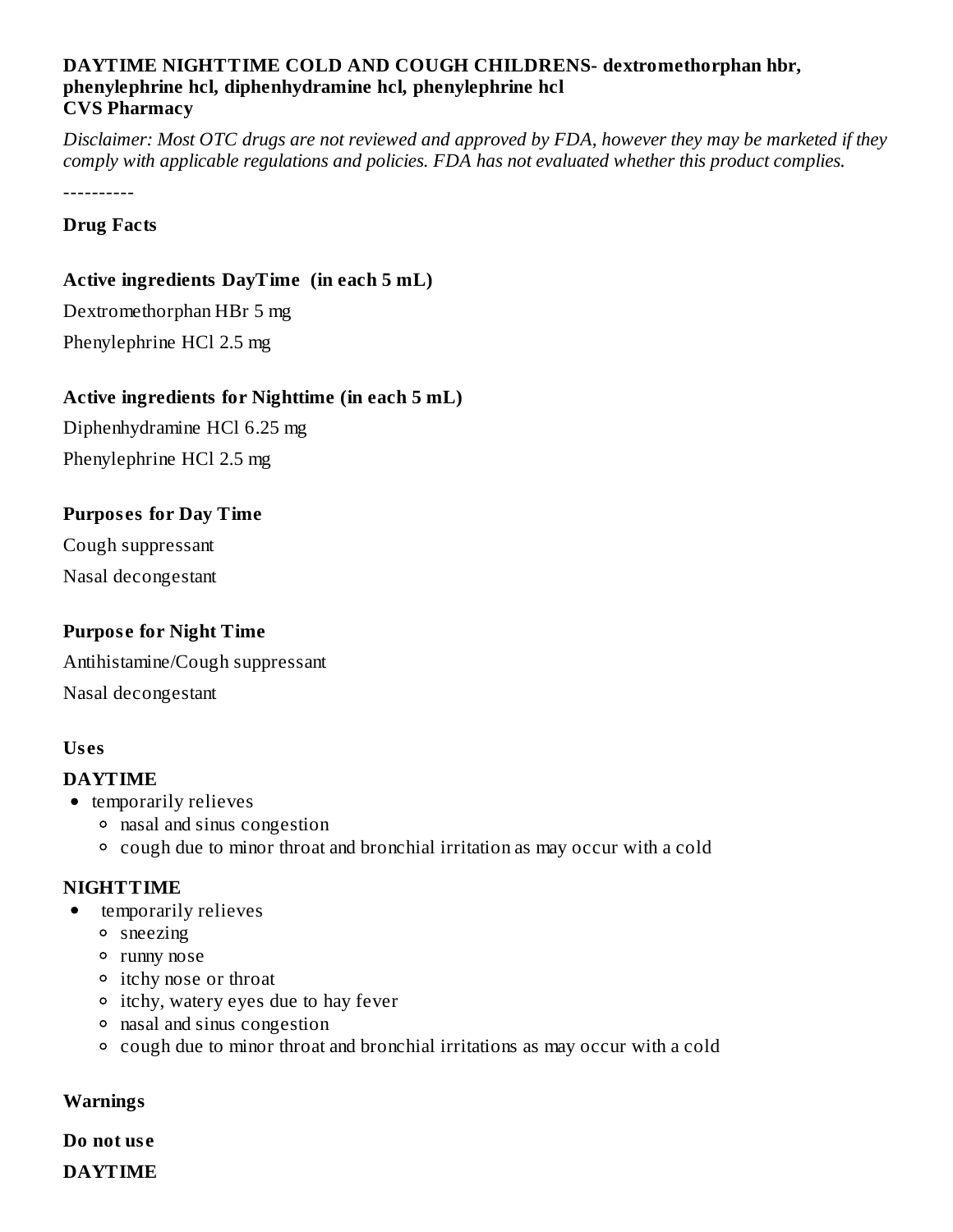- In a child under 4 years of age
- In a child who is taking a prescription monoamine oxidase inhibitor (MAOI) (certain drugs for depression, psychiatric or emotional conditions, or Parkinson's disease), or for 2 weeks after stopping the MAOI drug. If you do not know if your child's prescription drug contains an MAOI, ask a doctor or pharmacist before giving this product.

### **NIGHTTIME**

- in a child under 4 years of age
- in a child who is taking a prescription monoamine oxidase inhibitor (MAOI) (certan drugs for depression, psychiatric or emotional conditions, or Parkinson's disease), or for 2 weeks after stopping the MAOI drug. If you do not know if your childs prescription drug contains an MAOI, ask a doctor or pharmacist before giving this product.
- with any other product containing diphenhydramine, even one used on skin
- for the purpose of making your child sleepy

# **Ask a doctor before us e if the child has**

# **DAYTIME**

- heart disease
- high blood pressure
- thyroid disease
- diabetes
- cough that occurs with too much phlegm (mucus)
- chronic cough that lasts, or as occurs with asthma

# **NIGHTTIME**

- heart disease
- high blood pressure
- thyroid disease
- diabetes
- glaucoma
- cough that occurs with too much phlegm (mucus)
- chronic cough that lasts, or as occurs with asthma
- a breathing problem such as chronic bronchitis

# **Ask a doctor or pharmacist before us e if the child is**

# NIGHTTIME

taking sedatives or tranquilizers.

# **When using this product**

### **DAYTIME**

# **do not exceed recommended dosage.**

# **NIGHTTIME**

- **do not exceed recommended dosage**
- marked drowsiness may occur
- excitability may occur, especially in children
- sedatives and tranquilizers may increase drowsiness

# **Stop us e and ask a doctor if**

# **DAYTIME**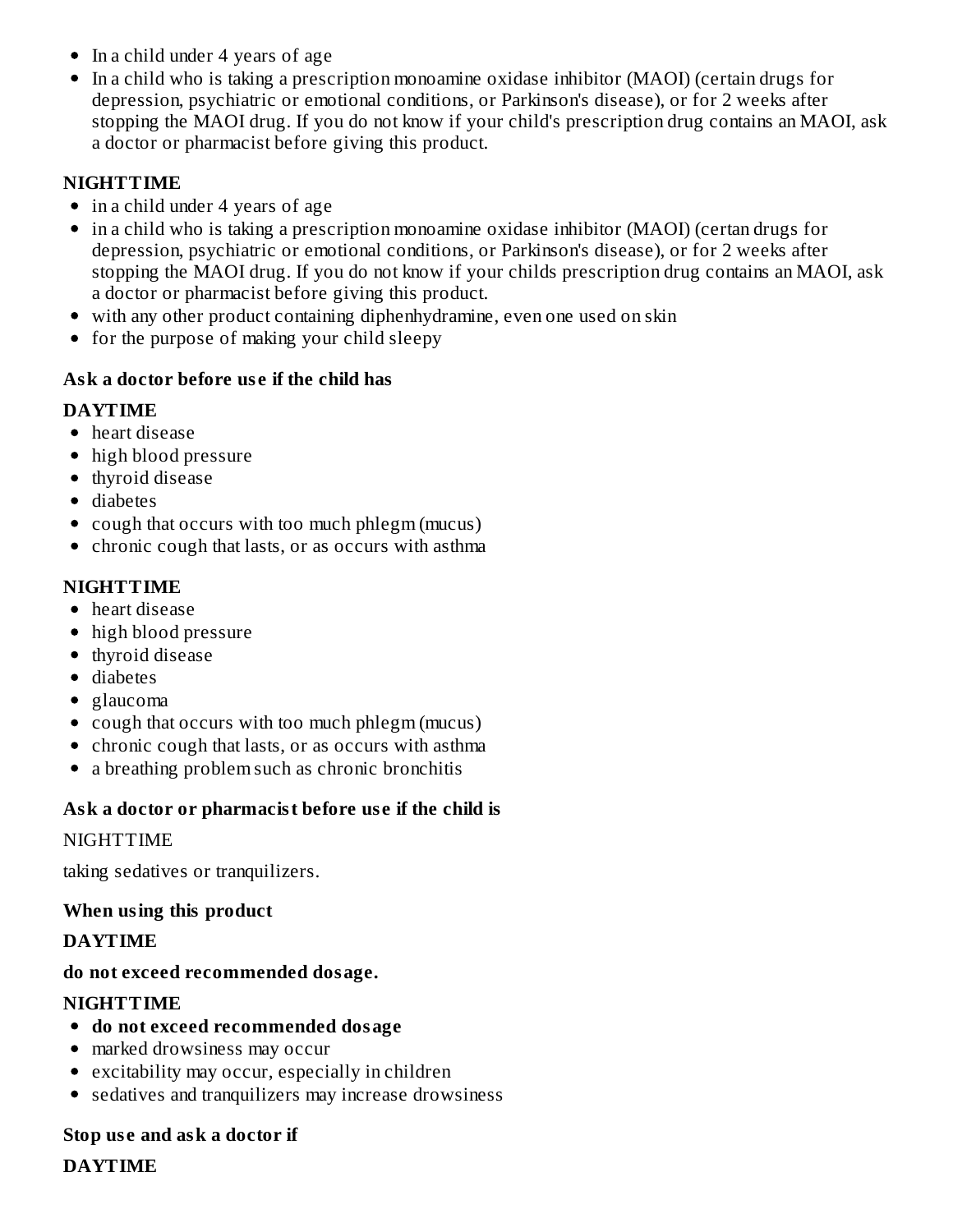- nervousness, dizziness or sleeplessness occur
- symptoms do not improve within 7 days or occur with a fever
- cough persists for more than 7 days, comes back or occurs with a fever, rash or persistent headache.

These could be signs of a serious condition.

# **NIGHTTIME**

- nervousness, dizziness, or sleeplessness occur
- symptoms do not improve within 7 days or occur with a fever
- cough persists for more than 7 days, comes back, or occurs with a fever, rash, or persistent headache.

These could be signs of a serious condition.

# **Keep out of reach of children.**

### **DAYTIME**

In case of overdose, get medical help or contact a Poison Control Center (1-800-222-1222) right away.

# **NIGHTTIME**

In case of overdose, get medical help or contact a Poison Control Center (1-800-222-1222) right away

# **Directions**

### **DAYTIME**

- do not give more than 6 doses in any 24-hour period
- measure only with dosing cup provided. Do not use any other dosing device.
- keep dosing cup with product
- $\bullet$  mL= milliliter
- shake well before using

| age                                                                | dose               |
|--------------------------------------------------------------------|--------------------|
| children 6 to under 12 years of age $ 10 \text{ mL}$ every 4 hours |                    |
| children 4 to under 6 years of age                                 | 5 mL every 4 hours |
| children under 4 years of age                                      | do not use         |

### **NIGHTTIME**

- Do not give more than 6 doses in 24 hours unless directed by a doctor
- measure only with dosing cup provided. Do not use any other dosing device.
- keep dosing cup with product
- mL= milliliter
- shake well before using

| do not use                      |  |
|---------------------------------|--|
|                                 |  |
| do not use unless directed by a |  |
| 10 mL every 4 hours             |  |
| dose                            |  |
|                                 |  |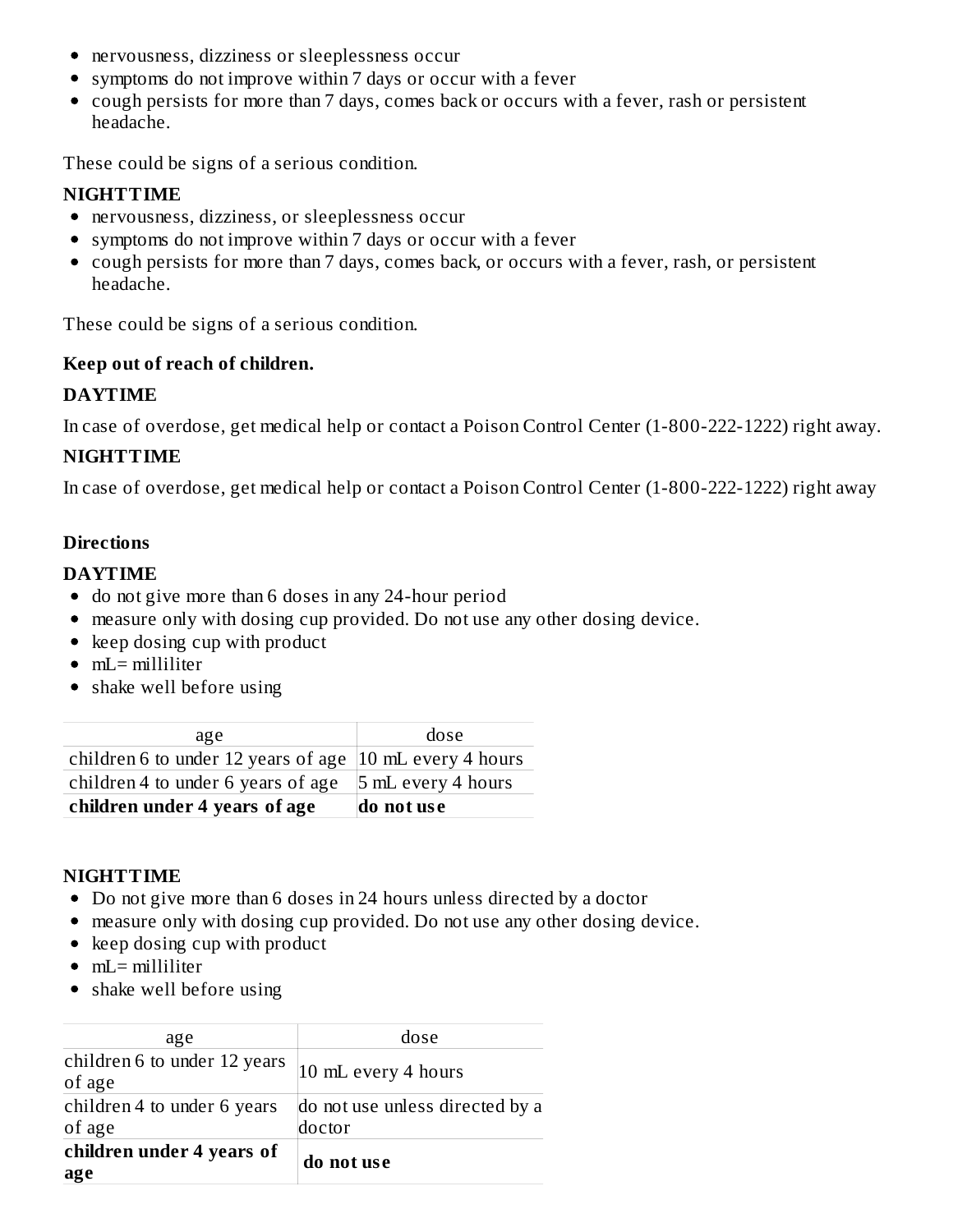### **Other information**

### **DAYTIME**

- **each 5 mL contains:**sodium 2 mg
- store between 20-25ºC (68º-77ºF). Do not refrigerate.

# **NIGHTTIME**

- **each 5 mL contains:**sodium 3 mg
- store between 20-25ºC (68-77ºF). Do not refrigerate
- protect from light

### **Inactive ingredients**

### *Inactive ingredients for Day Time*

acesulfame potassium, alcohol, benzoic acid, citric acid, disodium EDTA, FD&C red #40, flavor, maltitol, propylene glycol, purified water, sodium citrate

# *Inactive ingredients for Night Time*

acesulfame potassium, anhydrous citric acid, EDTA disodium, FD&C blue #1, Fd&C red #40, flavor, maltitol, propylene glycol, purified water, sodium benzoate, trisodium citrate dihydrate

### **Questions or comments?**

Call **1-877-753-3935** Monday-Friday 9AM-5PM EST

# **Principal Display Panel**

Compare to the active ingredients in Children's Triaminic<sup>®</sup> Day Time Cold & Cough<sup>\*</sup>

Daytime

**Children's**

**Cold & Cough** DEXTROMETHORPHAN HBr Cough suppressant

# PHENYLEPHRINE HCl Nasal decongestant

# **Relieves**

- Cough
- Stuffy nose

Alcohol 0.14% For Ages 4 to 11 Years Cherry Flavor Dosage cup included FL OZ (mL) Compare to the active ingredients in Children's Triaminic® Night Time Cold & Cough

**Children's**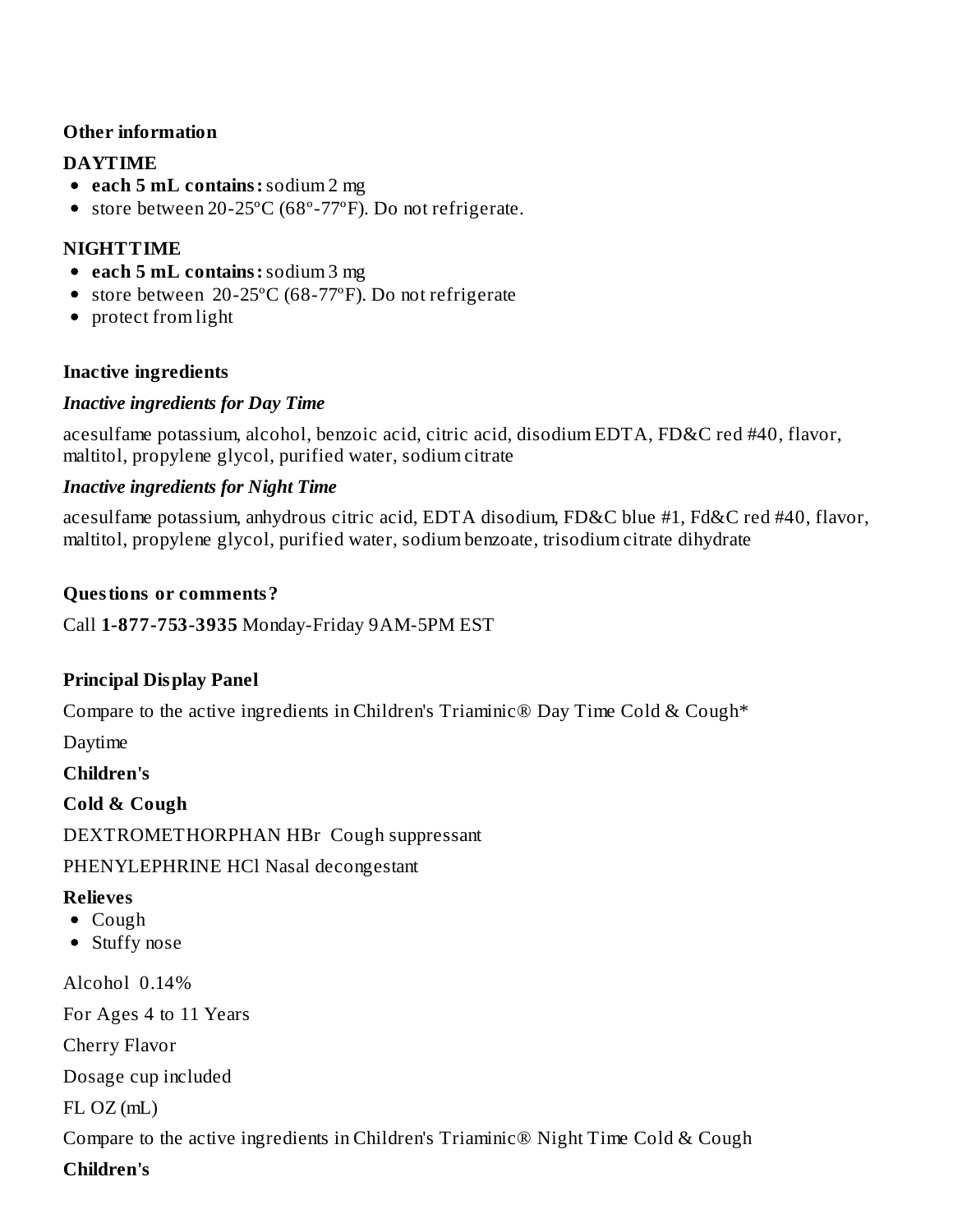# Nighttime **Cold & Cough**

#### DIPHENHYDRAMINE HCI Antihistamine; Cough suppressant

PHENYLEPHRINE HCl Nasal decongestant

#### **Relieves**

- Cough
- Runny, stuffy nose
- $\bullet$  itchy throat

Alcohol free

For Ages 6 to 11 Years

#### **Grape Flavor**

#### **Dosage cup included**

 $FL OZ (mL)$ 

### **TAMPER EVIDENT: DO NOT USE IF PRINTED SAFETY SEAL AROUND BOTTLE OR UNDER CAP IS BROKEN OR MISSING**

### **KEEP OUTER CARTON FOR COMPLETE WARNINGS AND PRODUCT INFORMATION**

This product is not manufactured or distributed by GSK Consumer Healthcare, distributor of \*Children's Triaminic® Day Time & Night Time Cold & Cough.

Distributed by: CVS Pharmacy, Inc.

One CVS Drive, Woonsocket, RI 02895

CVS.com

**Product Label**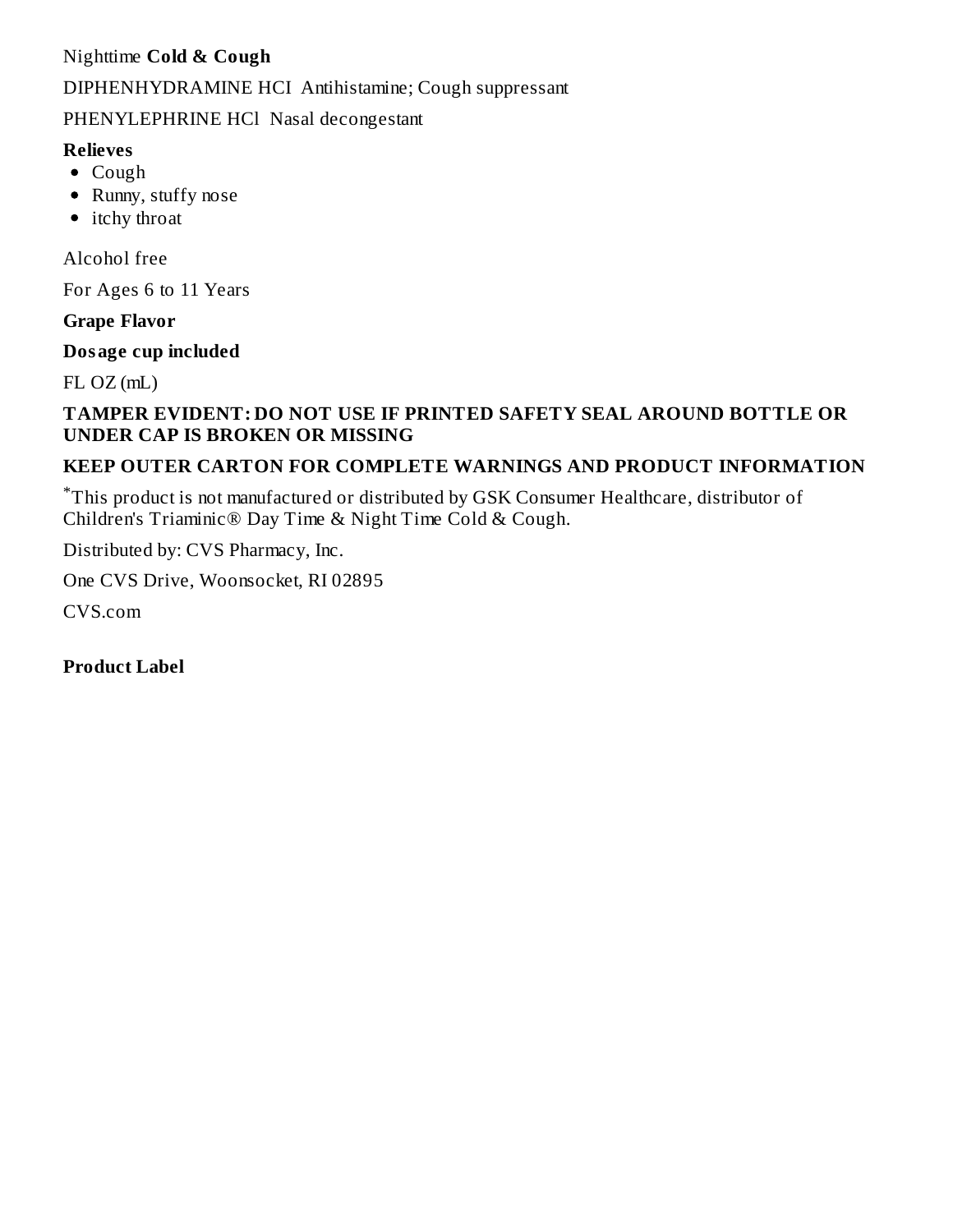

**CVS HEALTH Daytime and Nig httime Cold and Coug h**

Lot No.: Exp. Date:

| DAYTIME NIGHTTIME COLD AND COUGH CHILDRENS                                          |                                               |          |                               |                           |
|-------------------------------------------------------------------------------------|-----------------------------------------------|----------|-------------------------------|---------------------------|
| dextromethorphan hbr, phenylephrine hcl, diphenhydramine hcl, phenylephrine hcl kit |                                               |          |                               |                           |
|                                                                                     |                                               |          |                               |                           |
| <b>Product Information</b>                                                          |                                               |          |                               |                           |
| Product Type                                                                        | <b>HUMAN OTC DRUG</b>                         |          | Item Code (Source)            | NDC:69842-422             |
|                                                                                     |                                               |          |                               |                           |
|                                                                                     |                                               |          |                               |                           |
| <b>Packaging</b>                                                                    |                                               |          |                               |                           |
| <b>Item Code</b><br>#                                                               | <b>Package Description</b>                    |          | <b>Marketing Start Date</b>   | <b>Marketing End Date</b> |
| 1 NDC:69842-422-08                                                                  | 1 in 1 KIT; Type 0: Not a Combination Product |          | 04/30/2018                    |                           |
|                                                                                     |                                               |          |                               |                           |
| <b>Quantity of Parts</b>                                                            |                                               |          |                               |                           |
| Part#                                                                               | <b>Package Quantity</b>                       |          | <b>Total Product Quantity</b> |                           |
| Part 1<br>1 BOTTLE                                                                  |                                               | $118$ mL |                               |                           |
| Part 2 1 BOTTLE                                                                     |                                               | $118$ mL |                               |                           |
|                                                                                     |                                               |          |                               |                           |
| Part 1 of 2                                                                         |                                               |          |                               |                           |
| DAYTIME COLD COUGH CHILDRENS<br>dextromethorphan hbr, phenylephrine hcl liquid      |                                               |          |                               |                           |
|                                                                                     |                                               |          |                               |                           |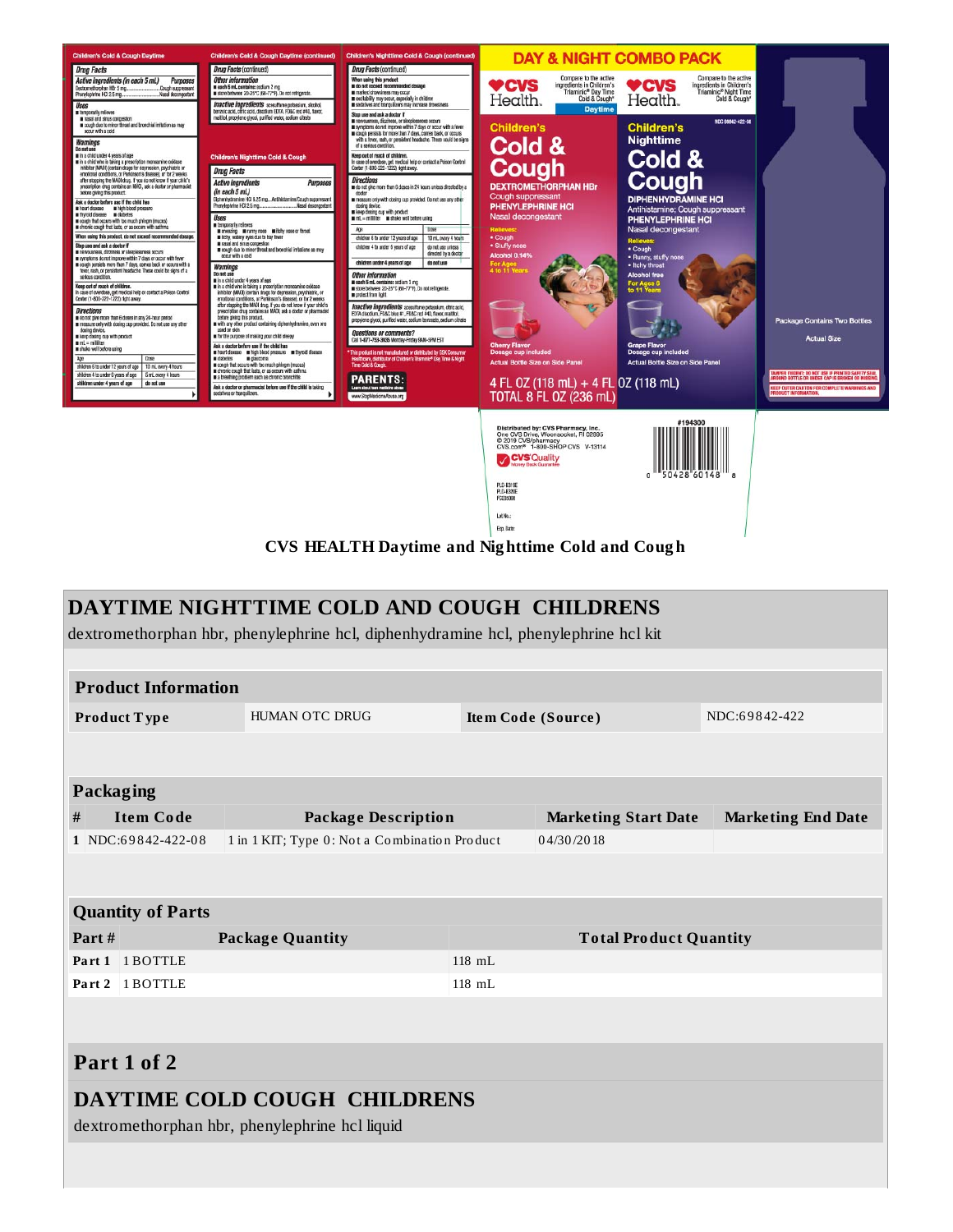| <b>Product Information</b>                                                                                                                 |                                                       |                     |                           |                                       |  |                     |
|--------------------------------------------------------------------------------------------------------------------------------------------|-------------------------------------------------------|---------------------|---------------------------|---------------------------------------|--|---------------------|
| <b>Route of Administration</b>                                                                                                             | ORAL                                                  |                     |                           |                                       |  |                     |
|                                                                                                                                            |                                                       |                     |                           |                                       |  |                     |
|                                                                                                                                            |                                                       |                     |                           |                                       |  |                     |
| <b>Active Ingredient/Active Moiety</b>                                                                                                     |                                                       |                     |                           |                                       |  |                     |
|                                                                                                                                            | <b>Ingredient Name</b>                                |                     |                           | <b>Basis of Strength</b>              |  | Strength            |
| DEXTROMETHORPHAN HYDROBROMIDE (UNII: 9D2RTI9KYH)<br><b>DEXTROMETHORPHAN</b><br>(DEXTROMETHORPHAN - UNII:7355X3ROTS)<br><b>HYDROBROMIDE</b> |                                                       |                     |                           | 5 <sub>mg</sub><br>in $5mL$           |  |                     |
| PHENYLEPHRINE HYDROCHLORIDE (UNII: 04JA59TNSJ) (PHENYLEPHRINE -<br>UNII:1WS297W6MV)                                                        |                                                       |                     |                           | PHENYLEPHRINE<br><b>HYDROCHLORIDE</b> |  | $2.5$ mg<br>in 5 mL |
|                                                                                                                                            |                                                       |                     |                           |                                       |  |                     |
| <b>Inactive Ingredients</b>                                                                                                                |                                                       |                     |                           |                                       |  |                     |
|                                                                                                                                            | <b>Ingredient Name</b>                                |                     |                           |                                       |  | Strength            |
| ACESULFAME POTASSIUM (UNII: 230V73Q5G9)                                                                                                    |                                                       |                     |                           |                                       |  |                     |
| ALCOHOL (UNII: 3K9958V90M)                                                                                                                 |                                                       |                     |                           |                                       |  |                     |
| <b>BENZOIC ACID (UNII: 8 SKN0B0MIM)</b>                                                                                                    |                                                       |                     |                           |                                       |  |                     |
| <b>ANHYDROUS CITRIC ACID (UNII: XF417D3PSL)</b>                                                                                            |                                                       |                     |                           |                                       |  |                     |
| <b>EDETATE DISODIUM</b> (UNII: 7FLD9 1C86K)                                                                                                |                                                       |                     |                           |                                       |  |                     |
| FD&C RED NO. 40 (UNII: WZB9127XOA)                                                                                                         |                                                       |                     |                           |                                       |  |                     |
| <b>MALTITOL</b> (UNII: D65DG142WK)                                                                                                         |                                                       |                     |                           |                                       |  |                     |
| <b>PROPYLENE GLYCOL</b> (UNII: 6DC9Q167V3)                                                                                                 |                                                       |                     |                           |                                       |  |                     |
| WATER (UNII: 059QF0KO0R)                                                                                                                   |                                                       |                     |                           |                                       |  |                     |
| TRISO DIUM CITRATE DIHYDRATE (UNII: B22547B95K)                                                                                            |                                                       |                     |                           |                                       |  |                     |
|                                                                                                                                            |                                                       |                     |                           |                                       |  |                     |
| <b>Product Characteristics</b>                                                                                                             |                                                       |                     |                           |                                       |  |                     |
| Color                                                                                                                                      |                                                       | <b>Score</b>        |                           |                                       |  |                     |
| <b>Shape</b>                                                                                                                               |                                                       | <b>Size</b>         |                           |                                       |  |                     |
| <b>Flavor</b>                                                                                                                              | <b>CHERRY</b>                                         | <b>Imprint Code</b> |                           |                                       |  |                     |
| <b>Contains</b>                                                                                                                            |                                                       |                     |                           |                                       |  |                     |
|                                                                                                                                            |                                                       |                     |                           |                                       |  |                     |
|                                                                                                                                            |                                                       |                     |                           |                                       |  |                     |
| <b>Packaging</b>                                                                                                                           |                                                       |                     |                           |                                       |  |                     |
| # Item Code<br><b>Package Description</b><br><b>Marketing Start Date</b>                                                                   |                                                       |                     | <b>Marketing End Date</b> |                                       |  |                     |
| $\mathbf{1}$                                                                                                                               | 118 mL in 1 BOTTLE; Type 0: Not a Combination Product |                     |                           |                                       |  |                     |
|                                                                                                                                            |                                                       |                     |                           |                                       |  |                     |
|                                                                                                                                            |                                                       |                     |                           |                                       |  |                     |
| <b>Marketing Information</b>                                                                                                               |                                                       |                     |                           |                                       |  |                     |
| <b>Marketing Category</b><br><b>Application Number or Monograph Citation</b><br><b>Marketing Start Date</b><br><b>Marketing End Date</b>   |                                                       |                     |                           |                                       |  |                     |
| OTC MONOGRAPH FINAL<br>part341<br>04/30/2018                                                                                               |                                                       |                     |                           |                                       |  |                     |
|                                                                                                                                            |                                                       |                     |                           |                                       |  |                     |
|                                                                                                                                            |                                                       |                     |                           |                                       |  |                     |
| Part 2 of 2                                                                                                                                |                                                       |                     |                           |                                       |  |                     |

# **NIGHT TIME COLD AND COUGH CHILDREN**

diphenhydramine hcl, phenylephrine hcl liquid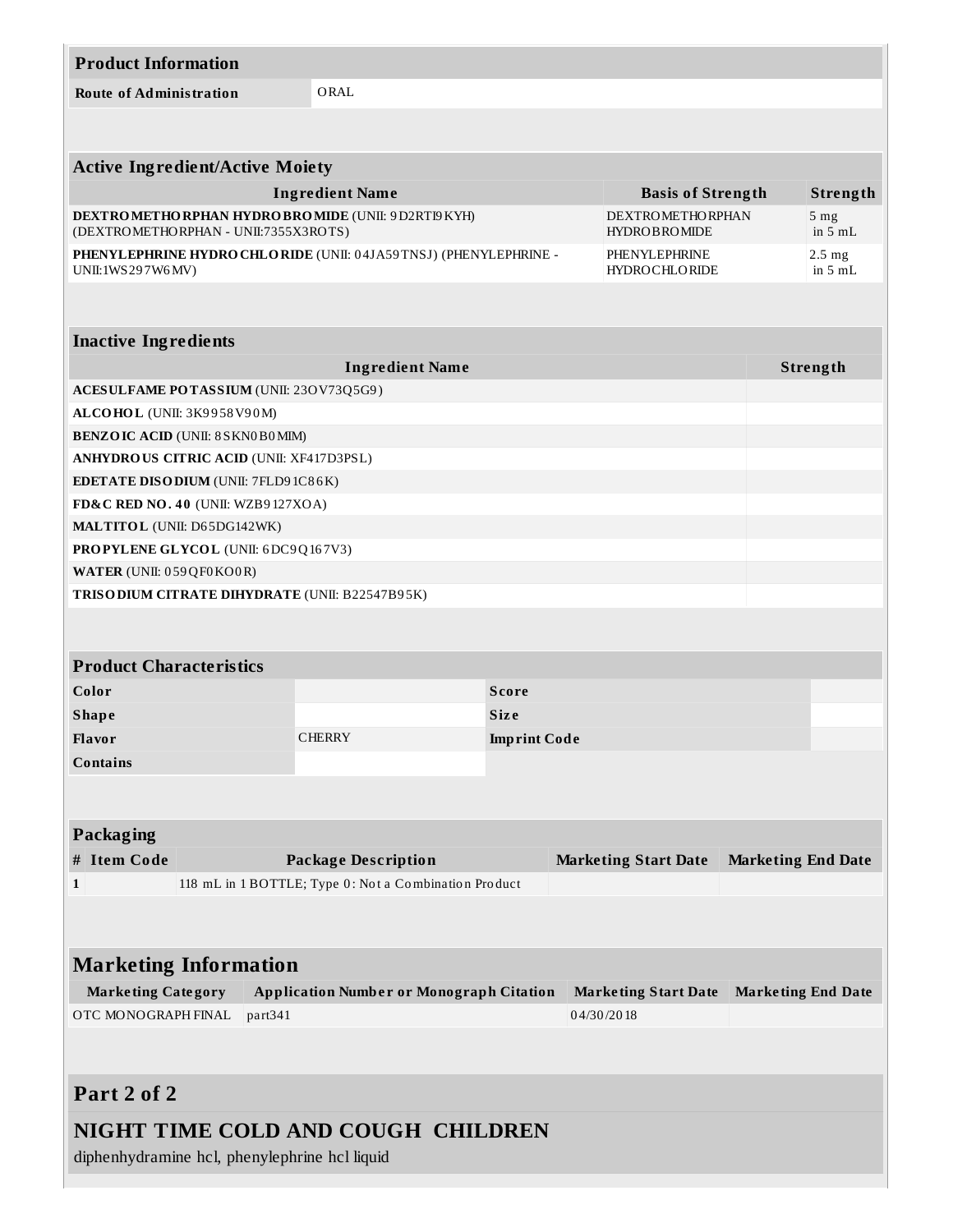**Product Information**

**Route of Administration** ORAL

| <b>Active Ingredient/Active Moiety</b>                                                             |                                                |                                       |  |  |  |
|----------------------------------------------------------------------------------------------------|------------------------------------------------|---------------------------------------|--|--|--|
| <b>Ingredient Name</b>                                                                             | <b>Basis of Strength</b>                       | Strength                              |  |  |  |
| <b>DIPHENHYDRAMINE HYDRO CHLO RIDE (UNII: TC2D6JAD40) (DIPHENHYDRAMINE</b><br>$-$ UNII:8GTS82S83M) | <b>DIPHENHYDRAMINE</b><br><b>HYDROCHLORIDE</b> | $6.25$ mg<br>in $5mL$                 |  |  |  |
| PHENYLEPHRINE HYDRO CHLO RIDE (UNII: 04JA59TNSJ) (PHENYLEPHRINE -<br>UNII:1WS297W6MV)              | PHENYLEPHRINE<br><b>HYDROCHLORIDE</b>          | $2.5 \text{ mg}$<br>in $5 \text{ mL}$ |  |  |  |
|                                                                                                    |                                                |                                       |  |  |  |
| <b>Inactive Ingredients</b>                                                                        |                                                |                                       |  |  |  |
| <b>Ingredient Name</b>                                                                             |                                                | Strength                              |  |  |  |
| ACESULFAME POTASSIUM (UNII: 23OV73Q5G9)                                                            |                                                |                                       |  |  |  |
| ANIIVDDO US CITDIC ACID (UNII) VE417D2DSL)                                                         |                                                |                                       |  |  |  |

| <b>ANHYDROUS CITRIC ACID (UNII: XF417D3PSL)</b>        |  |
|--------------------------------------------------------|--|
| <b>EDETATE DISODIUM (UNII: 7FLD91C86K)</b>             |  |
| <b>FD&amp;C BLUE NO. 1 (UNII: H3R47K3TBD)</b>          |  |
| FD&C RED NO. 40 (UNII: WZB9 $127XOA$ )                 |  |
| <b>MALTITOL</b> (UNII: D65DG142WK)                     |  |
| <b>PROPYLENE GLYCOL</b> (UNII: 6DC9Q167V3)             |  |
| <b>WATER (UNII: 059 QF0 KO0 R)</b>                     |  |
| <b>SODIUM BENZOATE</b> (UNII: OJ245FE5EU)              |  |
| <b>TRISO DIUM CITRATE DIHYDRATE (UNII: B22547B95K)</b> |  |

| <b>Product Characteristics</b> |              |                     |  |  |
|--------------------------------|--------------|---------------------|--|--|
| Color                          |              | <b>Score</b>        |  |  |
| <b>Shape</b>                   |              | <b>Size</b>         |  |  |
| <b>Flavor</b>                  | <b>GRAPE</b> | <b>Imprint Code</b> |  |  |
| <b>Contains</b>                |              |                     |  |  |

| <b>Packaging</b>             |                                                                                        |                                                       |                             |                           |  |
|------------------------------|----------------------------------------------------------------------------------------|-------------------------------------------------------|-----------------------------|---------------------------|--|
| <b>Item Code</b><br>#        | <b>Marketing End Date</b><br><b>Package Description</b><br><b>Marketing Start Date</b> |                                                       |                             |                           |  |
| $\mathbf{1}$                 |                                                                                        | 118 mL in 1 BOTTLE; Type 0: Not a Combination Product |                             |                           |  |
|                              |                                                                                        |                                                       |                             |                           |  |
|                              |                                                                                        |                                                       |                             |                           |  |
| <b>Marketing Information</b> |                                                                                        |                                                       |                             |                           |  |
| <b>Marketing Category</b>    |                                                                                        | <b>Application Number or Monograph Citation</b>       | <b>Marketing Start Date</b> | <b>Marketing End Date</b> |  |
| OTC MONOGRAPH FINAL          |                                                                                        | part <sub>341</sub>                                   | 04/30/2018                  |                           |  |
|                              |                                                                                        |                                                       |                             |                           |  |
|                              |                                                                                        |                                                       |                             |                           |  |
| <b>Marketing Information</b> |                                                                                        |                                                       |                             |                           |  |
| <b>Marketing Category</b>    |                                                                                        | <b>Application Number or Monograph Citation</b>       | <b>Marketing Start Date</b> | <b>Marketing End Date</b> |  |
| OTC MONOGRAPH FINAL          |                                                                                        | part <sub>341</sub>                                   | 04/30/2018                  |                           |  |